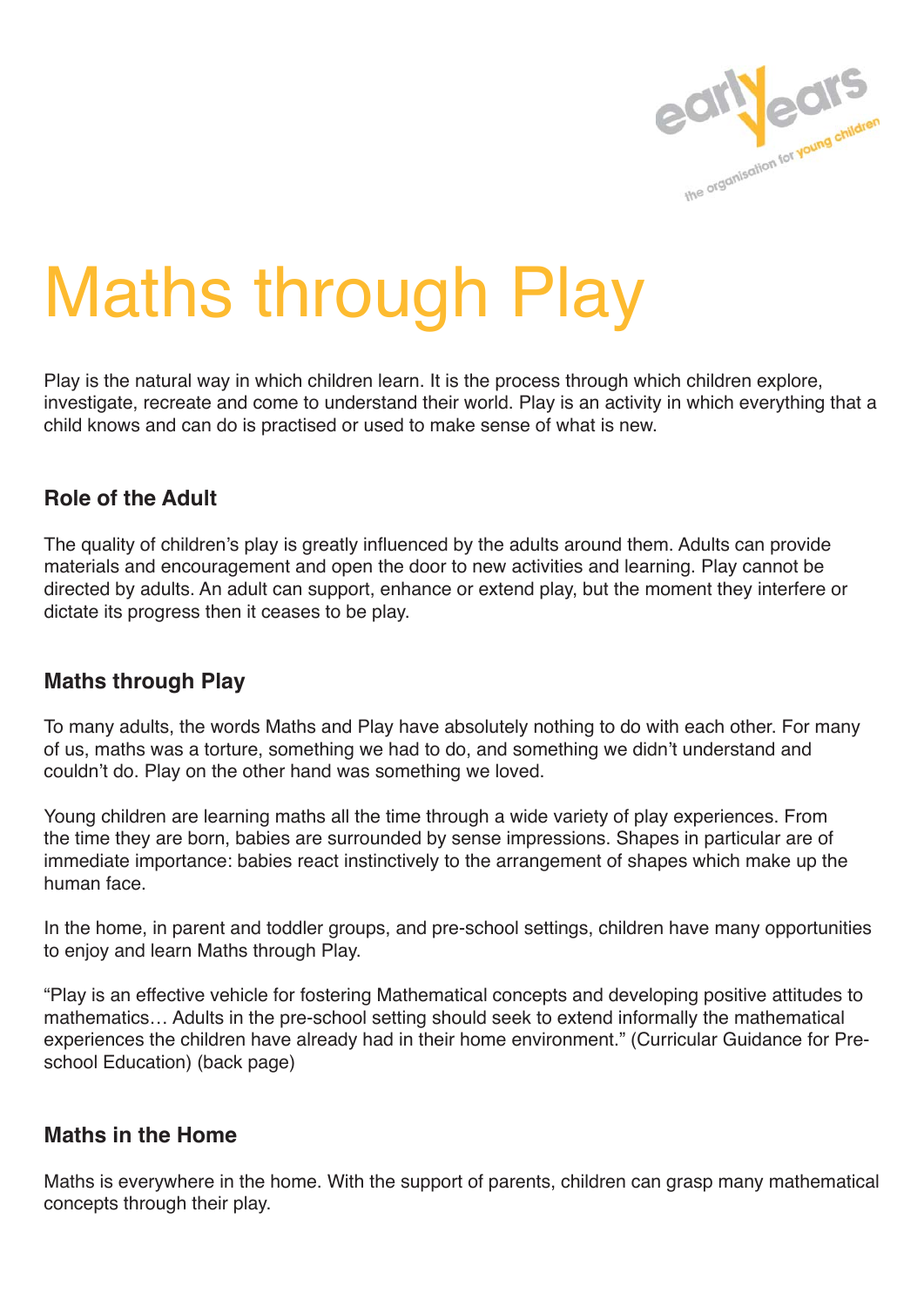Children will begin to:

- know and understand early maths language of measurement, shapes, spaces, positions, early numbers, order and patterns
- know the sequence of numbers
- begin to understand positional words, e.g. in, on, outside
- show an awareness of time
- be aware of shapes in their environment
- be aware of 1-to-1 correspondence
- acquire new vocabulary
- learn number rhymes and songs, e.g. one, two, buckle my shoe etc.
- be aware of conservation

When we say a child "knows her numbers" what we often mean is that she can recite the names of numbers in ascending order. This is quite useful to be able to do, but it means very little in itself. Children need to come to know what the number system really means. They can be helped to do this through play.

One of the first things they have to learn is about conservation  $-$  that 3 is always 3 no matter how it is arranged or presented, whether it is the number 3, the letters for three, 3 bricks, 3 buttons on a coat or 3 Billy Goats Gruff.

Before a child can understand numbers for things that can be seen  $-$  3 miles, 3 years old  $-$  s/he needs real objects which can be seen and handled with a chance to check that the count is right each time.

Young children have many mathematical experiences in their home environment. For example:

- they learn about money as they go shopping with parents
- become aware of numbers as they count the stairs to bed
- start to understand the concept of time as they become familiar with the routine of their day – wash, dress, breakfast etc.

A child's daily life offers many practical opportunities to learn about number, shape, space, sorting and matching. For instance:

- setting places at the table a cup for me, a cup for you
- playing with water
- steering the pram
- helping to sort the washing, matching socks, big shirt / small shirt
- tidying up putting similar items together
- matching lids to saucepans

Here are a few ways in which you can use play to learn mathematical concepts.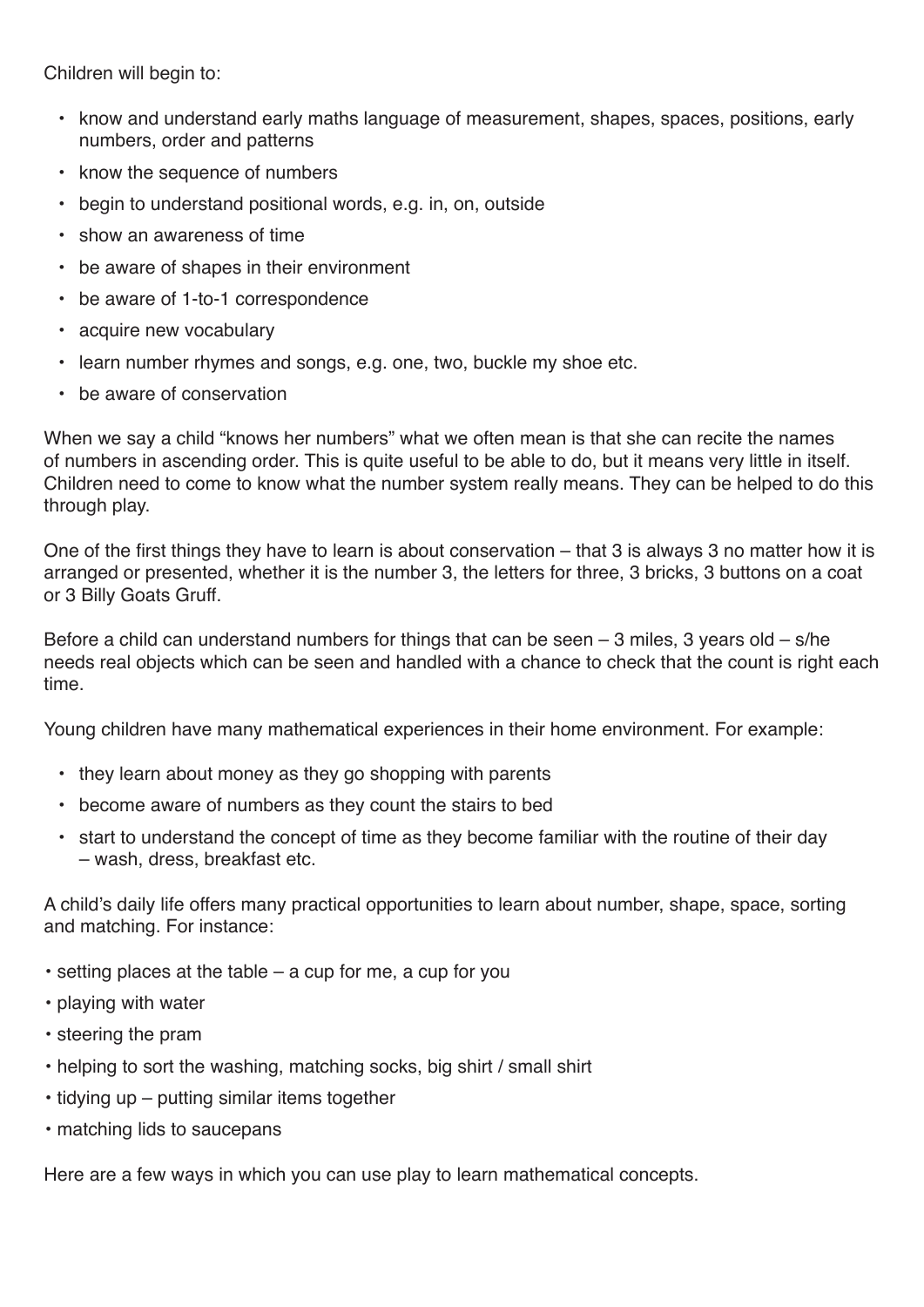# **Sand and Water**

- Using sand can develop mathematical concepts and language, e.g. heavy, light, empty, full, big, little
- Conservation how much will it hold
- Make shapes and patterns
- Provide boxes and materials of different shapes and sizes to compare weight and quantity
- Look at the differences between wet and dry as a means of looking at weights

# **Language**

- You can help to promote mathematical language such as heavy, light, empty, full, long, short, big, small in relevant contexts
- Look at your home environment to develop language, especially positional words small object in front of big object, behind, in, on

# **Dough**

The use of dough can help to develop a mathematical understanding for pre-school children.

- Develops mathematical language short, long, fat, thin
- Make shapes of different dimensions flat shapes, 3-d shapes
- Create opportunities to compare things that float with things that do not

# **Imaginative Play**

- Simple activities like letting your child set the table for dinner can help develop counting skills, e.g. getting out three pieces of cutlery.
- Involve your child with household activities. After washing, allow your child to sort clothes into different colours, or different types of clothes, e.g. t-shirts and socks. This will help to develop a child's knowledge of shapes and colours.

# **Books and Rhymes**

Enjoy stories and rhymes with your child that has a mathematical element, e.g. "One-two, Buckle my Shoe",

This can also help to develop literacy skills by showing your child that the print reads from left to right.

Let your child count out items in the books – how many animals are on the page, how many items are blue.

Using rhymes can also help develop your Childs awareness of sequenceing